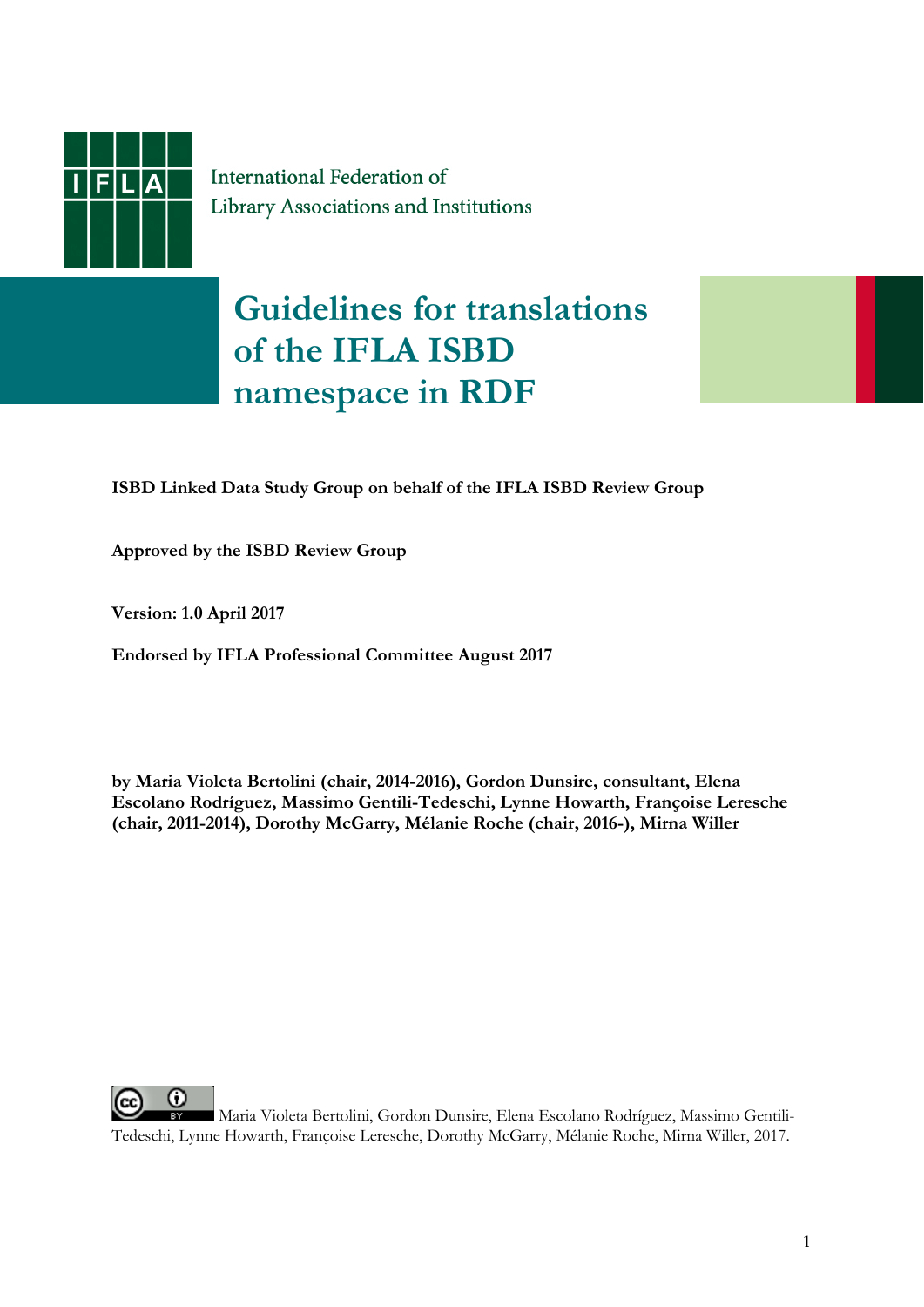© 2017 by Maria Violeta Bertolini, Gordon Dunsire, Elena Escolano Rodríguez, Massimo Gentili-Tedeschi, Lynne Howarth, Françoise Leresche, Dorothy McGarry, Mélanie Roche, Mirna Willer. This work is licensed under the Creative Commons Attribution 4.0 International (CC BY 4.0) license. To view a copy of this license, visit: [http://creativecommons.org/licenses/by/4.0](http://creativecommons.org/licenses/by/4.0/)

IFLA P.O. Box 95312 2509 CH Den Haag Netherlands

www.ifla.org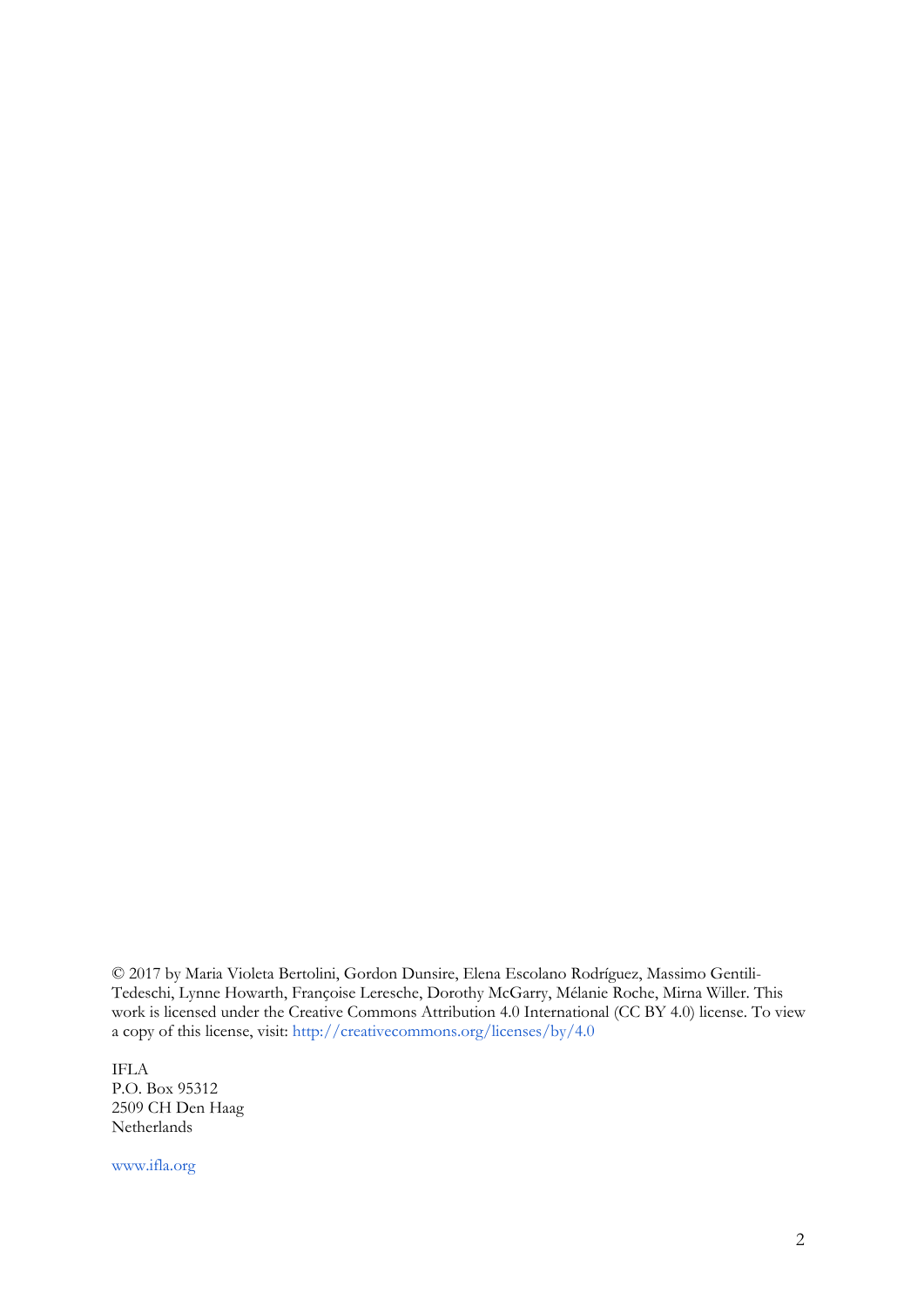# <span id="page-2-0"></span>Table of Contents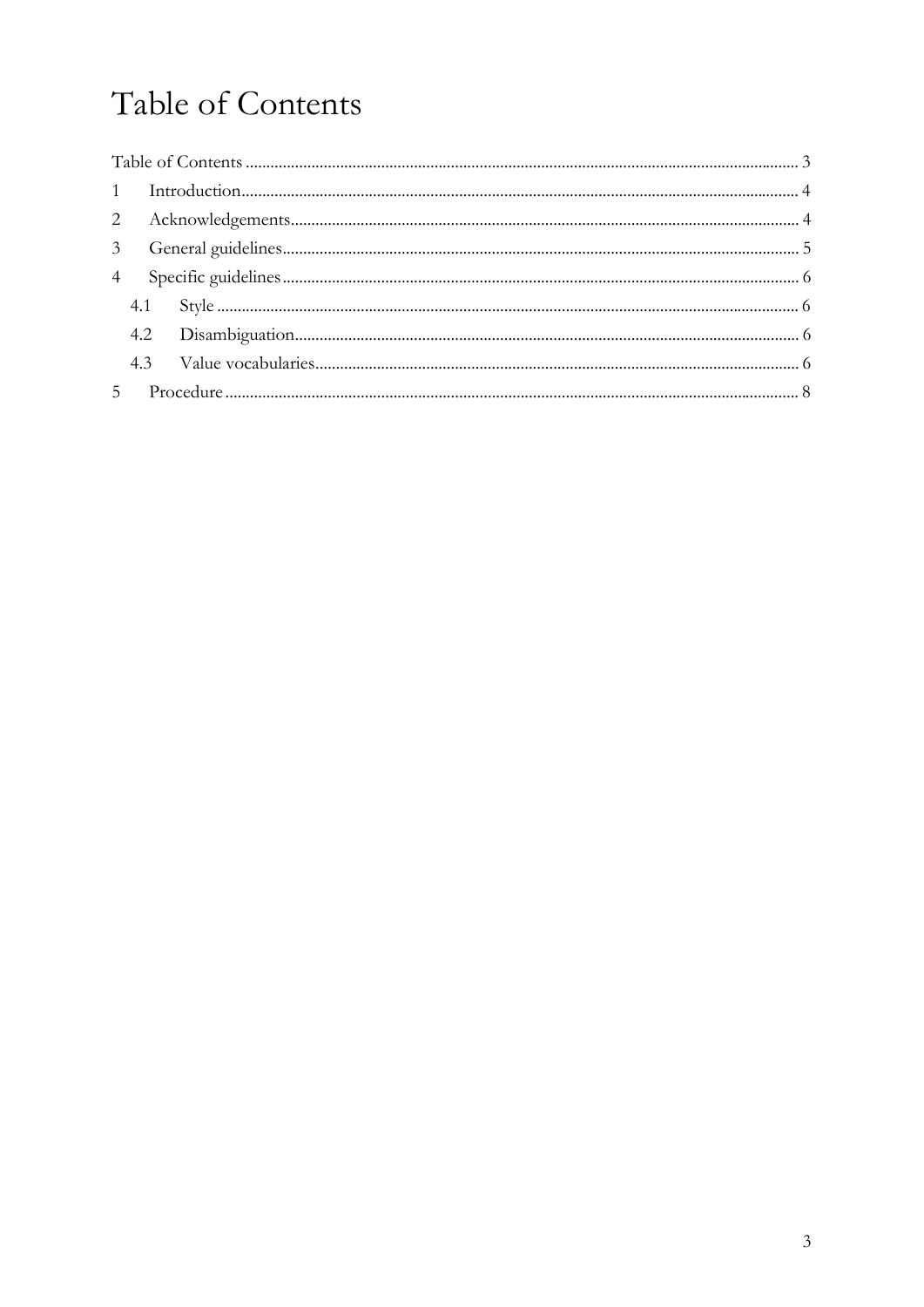## <span id="page-3-0"></span>1 Introduction

These guidelines are intended to encourage and support translations of the ISBD namespace containing representations of the IFLA ISBD standard<sup>[1](#page-3-1)</sup> in the Resource Description Framework (RDF)<sup>[2](#page-3-2)</sup> from the English language into multiple other languages.

These guidelines will not repeat the general *Guidelines for translations of IFLA namespaces in RDF[3](#page-3-3) ,*  published in 2013 to be applied to all IFLA standards, except where it is necessary to clarify specific aspects.

In the general *Guidelines*, what can be translated is specified:

- Human-readable labels, names, titles, etc.
- Definitions, descriptions, etc.
- Notes, comments, etc.

These literals from the ISBD set of elements and the vocabulary used in the Content Form and Media Type Area can be translated in both constrained<sup>[4](#page-3-4)</sup> and unconstrained<sup>[5](#page-3-5)</sup> namespaces. The translation of the unconstrained namespace can be generated automatically from the constrained namespace using a spreadsheet.

### 2 Acknowledgements

The *IFLA Guidelines for translations of the IFLA ISBD namespace in RDF* aims to give guidance to professionals on the process of translation of ISBD namespaces into their own languages.

The *Guidelines* have been compiled by the ISBD Linked Data Study Group<sup>[6](#page-3-6)</sup>, a successor to the ISBD/XML Study Group, proposed by the ISBD Review Group<sup>[7](#page-3-7)</sup> and approved by the Cataloguing Section Standing Committee during the IFLA meeting in Quebec City, 2008.

Members of the ISBD Linked Data Study Group who contributed to the *Guidelines*:

- [Maria Violeta Bertolini](http://www.ifla.org/node/793#bertolini) (chair, 2014-2016)
- Gordon Dunsire, consultant
- [Elena Escolano Rodríguez](http://www.ifla.org/node/793#escolano)
- [Massimo Gentili-Tedeschi](http://www.ifla.org/node/793#gentili)
- [Lynne Howarth](http://www.ifla.org/node/793#howarth)
- [Françoise Leresche](http://www.ifla.org/node/410#leresche) (chair, 2011-2014)
- [Dorothy McGarry](http://www.ifla.org/node/793#mcgarry)
- Mélanie Roche (chair, 2016-)
- [Mirna Willer](http://www.ifla.org/node/793#willer)

<span id="page-3-1"></span><sup>&</sup>lt;sup>1</sup> ISBD: International standard bibliographic description. Consolidated ed. Berlin, etc.: De Gruyter Saur, 2011; ISBD Consolidated ed., March 2011, [http://www.ifla.org/files/assets/cataloguing/isbd/isbd-cons\\_20110321.pdf](http://www.ifla.org/files/assets/cataloguing/isbd/isbd-cons_20110321.pdf) 

<span id="page-3-2"></span><sup>2</sup>RDF Primer: W3C Recommendation 10 February 2004, [www.w3.org/TR/rdf-primer/](http://www.w3.org/TR/rdf-primer/)

<span id="page-3-3"></span><sup>3</sup>IFLA Namespace Technical Group. *Guidelines for translations of IFLA namespaces in RDF (2013).* Accessible at: <http://www.ifla.org/node/5353>

<span id="page-3-4"></span><sup>4</sup>ISBD elements: registration of classes and properties from International Standard Bibliographic Description (ISBD), consolidated edition: <http://metadataregistry.org/schema/show/id/25.html>

<span id="page-3-5"></span><sup>&</sup>lt;sup>5</sup> ISBD elements (open), Experimental set of ISBD properties without domains or ranges, for use by non-ISBD communities and applications, and for mappings between ISBD and other namespaces: <http://metadataregistry.org/schema/show/id/62.html>

<span id="page-3-7"></span><span id="page-3-6"></span><sup>6</sup>[http://www.ifla.org/node/1](http://www.ifla.org/isbd-rg)795

<sup>7</sup>http://www.ifla.org/isbd-rg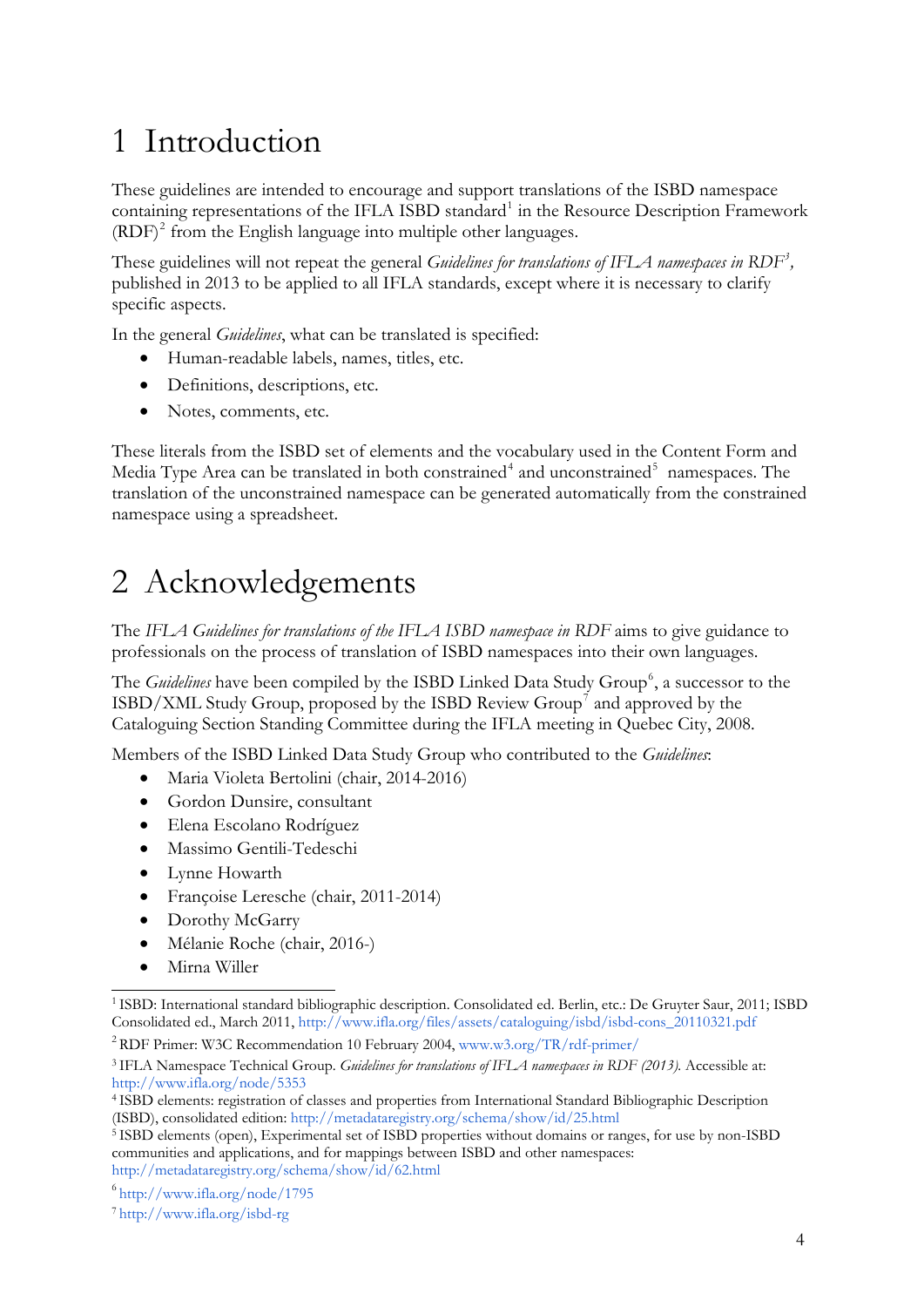## <span id="page-4-0"></span>3 General guidelines

Priority of translation should be given to the vocabulary used in Area 0 Content Form and Media Type as this information is given in the bibliographic description in the language and script chosen by the cataloguing agency, and could be easily converted into the language of the catalogue in shared bibliographic records. Therefore the end user will soon benefit from translations.

| Concepts: dataset    | <b>Vocabulary: ISBD Content Form</b> |                  |               |                      |                   |
|----------------------|--------------------------------------|------------------|---------------|----------------------|-------------------|
| Properties<br>Detail | History                              |                  |               |                      |                   |
| skos:property        | Value                                | Language         | <b>Status</b> | Updated $\omega$     | <b>Actions</b>    |
| preferred label      | dataset                              | English          | Published     | 3 March 2011 13:47   |                   |
| definition           | Content expressed by digita          | English          | Published     | 14 March 2011 13:29  |                   |
| scope note           | Examples include numeric da          | English          | Published     | 14 March 2011 13:29  |                   |
| preferred label      | conjunto de datos                    | Spanish          | Published     | 14 March 2011 13:30  |                   |
| definition           | Contenido expresado por dat          | Spanish          | Published     | 14 March 2011 13:30  |                   |
| preferred label      | Ejemplos son los datos num+          | Spanish          | Deprecated    | 25 August 2012 12:04 |                   |
| preferred label      | skup podataka                        | Croatian         | Published     | 11 May 2011 11:01    |                   |
| preferred label      | dataset                              | Italian          | Published     | 28 August 2012 8:58  |                   |
| definition           | Un contenuto espresso media          | Italian          | Published     | 28 August 2012 8:58  |                   |
| scope note           | Gli esempi includono i dati          | Italian          | Published     | 28 August 2012 8:57  |                   |
| preferred label      | набор от данни                       | <b>Bulgarian</b> | New-Proposed  | 24 August 2012 5:03  |                   |
| definition           | Съдържание, из-                      | Bulgarian        | New-Proposed  | 24 August 2012 16:49 |                   |
| scope note           | Примерите вклю                       | <b>Bulgarian</b> | New-Proposed  | 24 August 2012 16:51 |                   |
| preferred label      | электронные да                       | Russian          | New-Proposed  | 25 August 2012 7:00  |                   |
| definition           | Содержание, вы+                      | Russian          | New-Proposed  | 25 August 2012 11:49 |                   |
| scope note           | Примеры включа                       | Russian          | New-Proposed  | 25 August 2012 11:49 |                   |
| preferred label      | skup podataka                        | Serbian          | New-Proposed  | 25 August 2012 11:55 |                   |
| scope note           | Takvi primeri su numerički           | Serbian          | New-Proposed  | 25 August 2012 11:59 |                   |
| definition           | Sadržaj izražen digitalno            | Serbian          | New-Proposed  | 25 August 2012 12:02 |                   |
| scope note           | Eiemplos son los datos numo          | Spanish          | Published     | 25 August 2012 12:05 |                   |
| 29 results           |                                      |                  |               |                      | <b>N</b> 4 12 D M |

| Detail          | Properties<br>History      |          |               |                      |                   |
|-----------------|----------------------------|----------|---------------|----------------------|-------------------|
| skos:property   | Value                      | Language | <b>Status</b> | Updated $\omega$     | <b>Actions</b>    |
| preferred label | 数据集                        | Chinese  | New-Proposed  | 25 August 2012 14:32 |                   |
| definition      | 用于计算机处理的数…                 | Chinese  | New-Proposed  | 25 August 2012 14:35 |                   |
| scope note      | 例如教值教据、环境                  | Chinese  | New-Proposed  | 25 August 2012 14:35 |                   |
| preferred label | datu kopa                  | Latvian  | New-Proposed  | 26 August 2012 10:26 |                   |
| definition      | Saturs, izteikts ar digitā | Latvian  | New-Proposed  | 26 August 2012 10:27 |                   |
| scope note      | Piemēri ietver skaitliskos | Latvian  | New-Proposed  | 26 August 2012 10:29 |                   |
| preferred label | données                    | French   | Published     | 14 August 2013 12:48 |                   |
| definition      | Contenu exprimé sous la fo | French   | Published     | 14 August 2013 12:48 |                   |
| scope note      | Par exemple, des données n | French   | Published     | 14 August 2013 12:49 |                   |
| 29 results      |                            |          |               |                      | <b>N</b> 4 12 D M |

Second in importance is the translation of labels that also can be used for display and serve as a memory device for technical developers.

Definitions and notes can be translated if desired, at the same time or later. Their purpose is to facilitate understanding by technical developers.

Translations of the ISBD namespace should remain as close as possible to the original language wording in the namespace; the correct meaning in the language of the translation should be assured while retaining consistency with the corresponding official translation of the ISBD text, allowing natural language processing. It is assumed that technical developers prefer to use as a reference source the official translation of the standard into the local language. If no such translation of ISBD is available, then the ISBD namespace should be translated directly.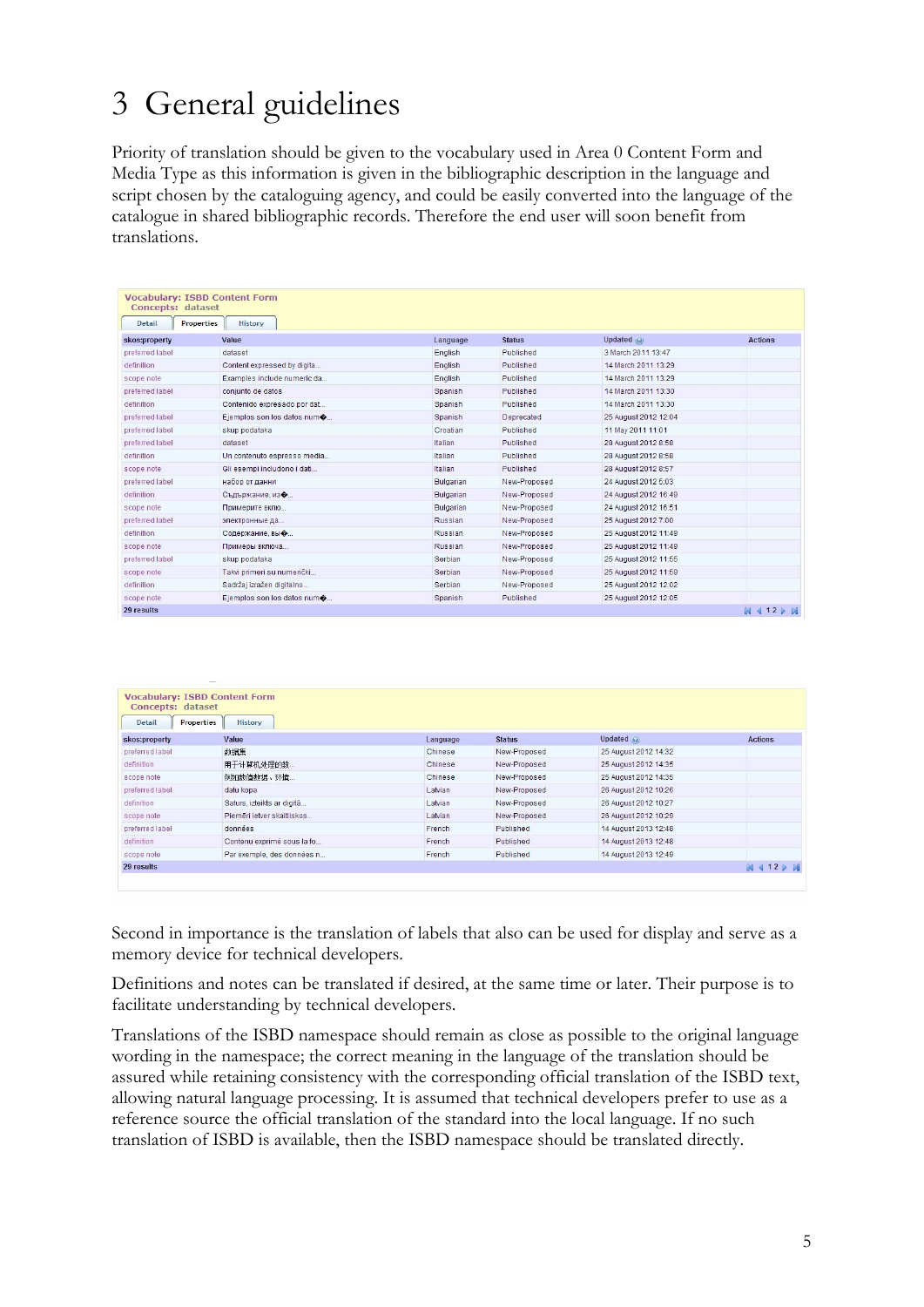# <span id="page-5-0"></span>4 Specific guidelines

### **4.1 Style**

General guidelines on the use of upper case, lower case, and camelCase, the use of definite and indefinite articles, and the use of singulars over plurals, are followed in consistency with local conventions. It should be kept in mind that the ISBD set of elements is declared as properties or sub-properties of the class Resource. Therefore verbal phrases for property labels are used. Properties are the predicate in an RDF data triple; the subject-predicate-object, adopting the form of a verb by prefixing the ISBD set of elements with "has …". Latin and other alphabets advise writing these properties labels with lowercase.

| <b>Element Sets: ISBD elements</b><br>Elements: has title proper<br>Detail | <b>Statements</b><br>History |         |               |                     |                       |                |
|----------------------------------------------------------------------------|------------------------------|---------|---------------|---------------------|-----------------------|----------------|
| Profile property                                                           | <b>Show object</b>           | Lang    | <b>Status</b> | Updated $\odot$     | Updated by $\odot$    | <b>Actions</b> |
| name                                                                       | hasTitleProper               | English | Published     | 13. June 2011 12:37 | Gordon Dunsire (ifla) |                |
| label                                                                      | has title proper             | English | Published     | 3 March 2011 15:21  | Gordon Dunsire (ifla) |                |
| type                                                                       | subproperty                  | English | Published     | 13 June 2011 12:43  | Gordon Dunsire (ifla) |                |
| uri                                                                        | http://iflastandards.info/n  | English | Published     | 13 June 2011 12:37  | Gordon Dunsire (ifla) |                |
| status                                                                     | Published                    | English | Published     | 13 June 2011 12:38  | Gordon Dunsire (ifla) |                |
| description                                                                | Relates a resource to the t  | English | Published     | 3 March 2011 15:22  | Gordon Dunsire (ifla) |                |
| note                                                                       | The title proper includes a  | English | Published     | 3 March 2011 15:22  | Gordon Dunsire (ifla) |                |
| domain                                                                     | http://iflastandards.info/n  | English | Published     | 3 March 2011 15:22  | Gordon Dunsire (ifla) |                |
| label                                                                      | tiene título propiamente d   | Spanish | Published     | 3 March 2011 15:23  | Gordon Dunsire (ifla) |                |
| description                                                                | Relaciona un recurso con el  | Spanish | Published     | 3 April 2011 13:55  | Gordon Dunsire (ifla) |                |
| note                                                                       | El título propiamente dich   | Spanish | Published     | 3 April 2011 13:56  | Gordon Dunsire (ifla) |                |
| subpropertyOf                                                              | has title                    | English | Published     | 13 June 2011 12:43  | Gordon Dunsire (ifla) |                |

For e.g.: Resource XXXX "has title proper" xxxx

#### **4.2 Disambiguation**

The only parenthetical information used in the ISBD namespace element set is in the subclasses "Title Proper (Compound) Of Series Or Multipart Monographic Resource Encoding Scheme", and "Parallel Title (Compound) Of Series Or Multipart Monographic Resource Encoding Scheme" and it is not used for disambiguation but for clarification that the title proper and the parallel title proper can be composed of a common title and a dependent title.

#### **4.3 Value vocabularies**

As said in the general *Guidelines*, grammatical inflection is rare in English, but common in many other languages.

Inflection has a significant impact on the translation of the controlled vocabulary used for the Content Form and Media Type in Area 0. The qualifiers are given as adjectives to allow them to be used in user-friendly compound phrases; e.g. "image (cartographic)", where "cartographic" is a qualifier. In Latin languages "cartographic" is inflected in two forms, e.g. in Spanish "cartográfica" and "cartográfico", that depend on the gender of the noun being qualified: "imagen (cartográfica)" and "objeto (cartográfico)" and in the Croatian translation: "kartografski" and "kartografska". The current approach used in the ISBD namespace is to record the inflected terms using the skos:altLabel property, which is repeatable for any language. This means there is no skos:prefLabel for the concept in those languages.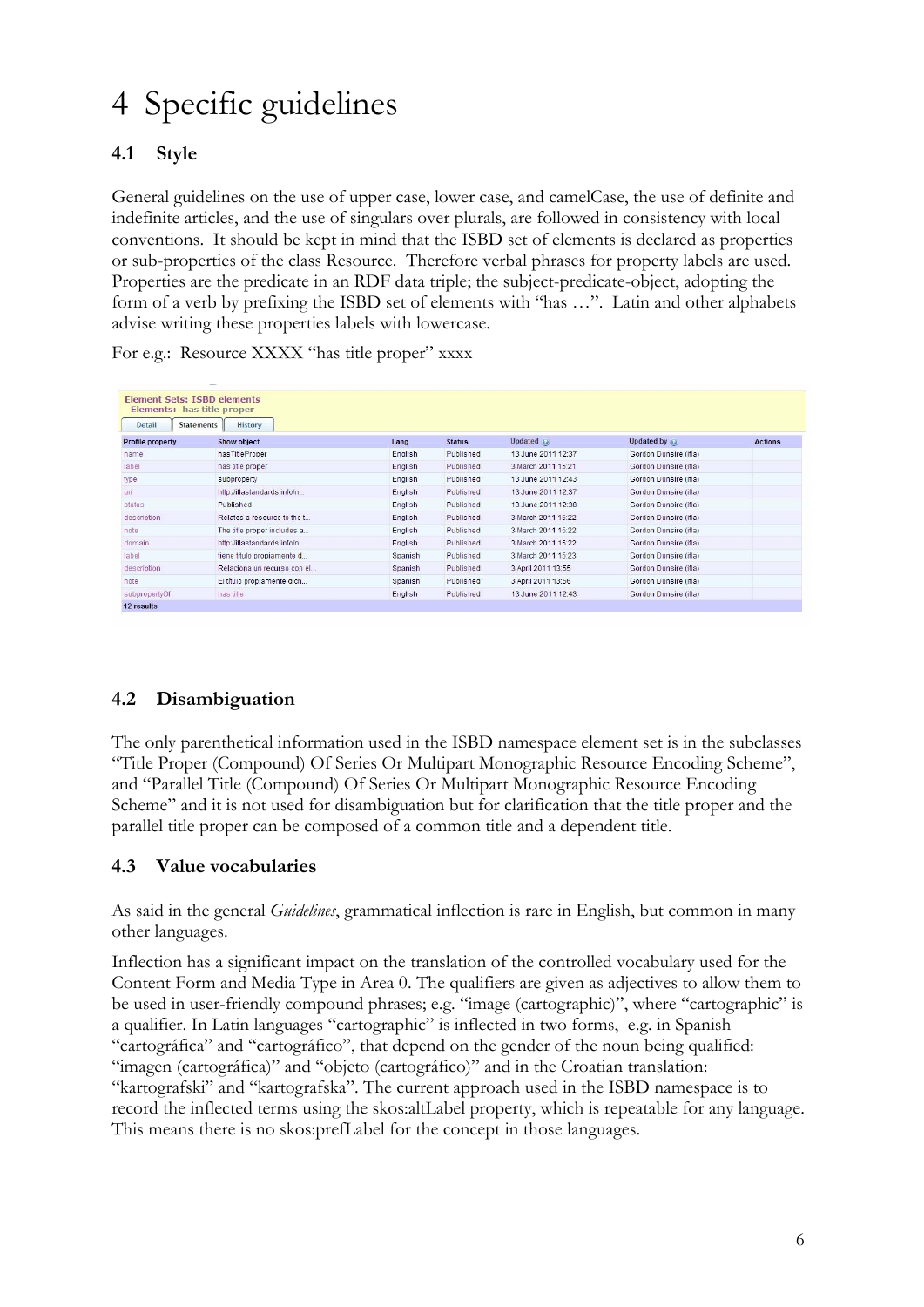| Concepts: cartographic |                   |                  | <b>Vocabulary: ISBD Content Qualification of Type</b>                                                                         |           |              |
|------------------------|-------------------|------------------|-------------------------------------------------------------------------------------------------------------------------------|-----------|--------------|
| Detail                 | <b>Properties</b> | History          |                                                                                                                               |           |              |
| Detail                 |                   |                  |                                                                                                                               |           |              |
| Preferred Label:       | cartographic      |                  |                                                                                                                               |           |              |
| Language:              | English           |                  |                                                                                                                               |           |              |
| URI:                   |                   |                  | http://iflastandards.info/ns/isbd/terms/contentqualification/type/T1001 (RDF)                                                 |           |              |
|                        |                   |                  |                                                                                                                               |           |              |
| Top Concept?:          | $\checkmark$      |                  |                                                                                                                               |           |              |
| Status:                | Published         |                  |                                                                                                                               |           |              |
| <b>Properties</b>      |                   |                  |                                                                                                                               |           |              |
| scope note             |                   |                  | Uključuje geografske karte, atlase, globuse, reljefne modele i tako dalje.                                                    | Serbian   | New-Proposed |
| scope note             |                   |                  | Includes maps, atlases, globes, relief models, etc.                                                                           | English   | Published    |
| scope note             |                   |                  | Include le carte geografiche, gli atlanti, i globi, i modelli in rilievo, etc.                                                | Italian   | Published    |
| scope note             |                   |                  | 做将地图、地图带、球仪、地形模型等。                                                                                                            | Chinese   | New-Proposed |
| scope note             |                   |                  | Incluye mapas, atlas, globos, modelos en relieve, etc.                                                                        | Spanish   | Published    |
| scope note             |                   |                  | Включва карти, атласи, глобуси, модели на релеф и др.                                                                         | Bulgarian | New-Proposed |
| scope note             |                   |                  | Comprend cartes, atlas, globes, maquettes, etc.                                                                               | French    | Published    |
| scope note             |                   |                  | letver kartes, atlantus, globusus, reliefa modelus, u.c.                                                                      | Latvian   | New-Proposed |
| scope note             |                   |                  | Включает в себя карты, атласы, глобусы, модели рельефа и т.п.                                                                 | Russian   | New-Proposed |
| preferred label        | cartographic      |                  |                                                                                                                               | English   | Published    |
| preferred label        | cartografico      |                  |                                                                                                                               | Italian   | Published    |
| preferred label        | 地图型               |                  |                                                                                                                               | Chinese   | New-Proposed |
| preferred label        | картографски      |                  |                                                                                                                               | Bulgarian | New-Proposed |
| preferred label        |                   |                  | Contenido que representa la totalidad o parte de la Tierra o de cualquier cuerpo celeste a cualquier escala.                  | Spanish   | Published    |
| preferred label        |                   | cartographique   |                                                                                                                               | French    | Published    |
| preferred label        |                   | картографический |                                                                                                                               | Russian   | New-Proposed |
| definition             |                   |                  | Sadržai koji predstavlja Zemlju u celini ili neki njen dec. ili bilo koje nebesko telo u bilo kojoj razmeri.                  | Serbian   | New-Proposed |
| definition             |                   |                  | Content representing the whole or part of the Earth or any celestial body at any scale.                                       | English   | Published    |
| definition             |                   |                  | Un contenuto che rappresenta l'intera Terra o parte di essa, o qualsiasi corpo celeste a qualunque scala.                     | Italian   | Published    |
| definition             |                   |                  | 用任何比例尺表示地球或任何天体的移体或部分的内容。                                                                                                     | Chinese   | New-Proposed |
| definition             |                   |                  | Съдържание, което представя повърхността или част от повърхността на Земята или на друго небесно тяло в какъвто и да е мащаб. | Bulgarian | New-Proposed |
| definition             |                   |                  | Contenu représentant la totalité ou une partie de la Terre ou de tout corps céleste à une échelle quelconque.                 | French    | Published    |
| definition             |                   |                  | Saturs, kas atspoguļo Zemes virsmu vai virsmas daļu, vai citu debess ķermeni jebkurā mērogā.                                  | Latvian   | New-Proposed |
| definition             |                   |                  | Содержание, отражающее поверхность или часть поверхности Земли или другого небесного тела в любом масштабе.                   | Russian   | New-Proposed |
| alternative label      | cartográfico      |                  |                                                                                                                               | Spanish   | New-Proposed |
| alternative label      | cartográfica      |                  |                                                                                                                               | Spanish   | New-Proposed |
| alternative label      | kartografski      |                  |                                                                                                                               | Croatian  | New-Proposed |
| alternative label      | kartografska      |                  |                                                                                                                               | Croatian  | New-Proposed |

In some languages one or another term is inflected, and the terms are not always the same.

| <b>Detail</b>        |                                                                                                                                               |                                                                                                                                                                                           |           |                  |
|----------------------|-----------------------------------------------------------------------------------------------------------------------------------------------|-------------------------------------------------------------------------------------------------------------------------------------------------------------------------------------------|-----------|------------------|
| Preferred Label:     |                                                                                                                                               | notated                                                                                                                                                                                   |           |                  |
| Language:            |                                                                                                                                               | English                                                                                                                                                                                   |           |                  |
| <b>URE</b>           |                                                                                                                                               | http://iflastandards.info/ns/isbd/terms/contentqualification/type/T1002 (RDF)                                                                                                             |           |                  |
| Top Concept?:        |                                                                                                                                               | ✔                                                                                                                                                                                         |           |                  |
| Status:              |                                                                                                                                               | Published                                                                                                                                                                                 |           |                  |
| <b>Properties</b>    |                                                                                                                                               |                                                                                                                                                                                           |           |                  |
| preferred<br>label   | notated                                                                                                                                       |                                                                                                                                                                                           | English   | Published        |
| preferred<br>label   | notato                                                                                                                                        |                                                                                                                                                                                           | Italian   | Published        |
| preferred<br>label   | 记得型                                                                                                                                           |                                                                                                                                                                                           | Chinese   | New-<br>Proposed |
| preferred<br>label   | нотиран                                                                                                                                       |                                                                                                                                                                                           | Bulgarian | New-<br>Proposed |
| preferred<br>label   | знаковый                                                                                                                                      |                                                                                                                                                                                           | Russian   | New-<br>Proposed |
| definition           |                                                                                                                                               | Content expressed through a notational system for artistic purposes (e.g. music, dance, staging) intended to be perceived visually.                                                       | English   | Published        |
| definition           |                                                                                                                                               | Un contenuto espresso mediante un sistema di notazione, a scopi artistici p.e. la musica, la danza, la rappresentazione scenica), destinato a essere percepito visivamente.               | Italian   | Published        |
| definition           |                                                                                                                                               | 通过艺术(例如者乐、舞蹈、舞台)记谱系统来表示、用于视觉感知的内容。                                                                                                                                                        | Chinese   | New-<br>Proposed |
| definition           |                                                                                                                                               | Contenido expresado a través de un sistema de notación con fines artísticos (por ejemplo, la música, la danza, la puesta en escena) destinado a percibirse visualmente.                   | Spanish   | Published        |
| definition           |                                                                                                                                               | Съдържание, изразено чрез система за нотиране за художествени цели (напр. музика, танц и сценична постановка), предназначено за визуално възприемане.                                     | Bulgarian | New-<br>Proposed |
| definition           |                                                                                                                                               | Contenu exprimé à des fins artistiques selon un système de notation (par exemple, musique, danse, mise en scène) et prévu pour être perçu visuellement.                                   | French    | Published        |
| definition           | Saturs, izteikts ar nosacītu zīmju apzīmēšanas sistēmu mākslinieciskā nolūkā (piem., mūzika, deja, inscenējums), paredzēts vizuālai uztverei. |                                                                                                                                                                                           | Latvian   | New-<br>Proposed |
| definition           |                                                                                                                                               | Содержание, выраженное через определенную систему знаков с художественными целями (ноты, обозначение танцевальных и сценических движений), предназначенное для<br>зрительного восприятия. | Russian   | New-<br>Proposed |
| alternative<br>label | notado                                                                                                                                        |                                                                                                                                                                                           | Spanish   | New-<br>Proposed |
| alternative<br>label | notada                                                                                                                                        |                                                                                                                                                                                           | Spanish   | New-<br>Proposed |
| alternative<br>label | noté                                                                                                                                          |                                                                                                                                                                                           | French    | New-<br>Proposed |
| alternative<br>label | notée                                                                                                                                         |                                                                                                                                                                                           | French    | New-<br>Proposed |
| alternative<br>label | notirani                                                                                                                                      |                                                                                                                                                                                           | Croatian  | New-<br>Proposed |
| alternative<br>label | notirana                                                                                                                                      |                                                                                                                                                                                           | Croatian  | New-<br>Proposed |